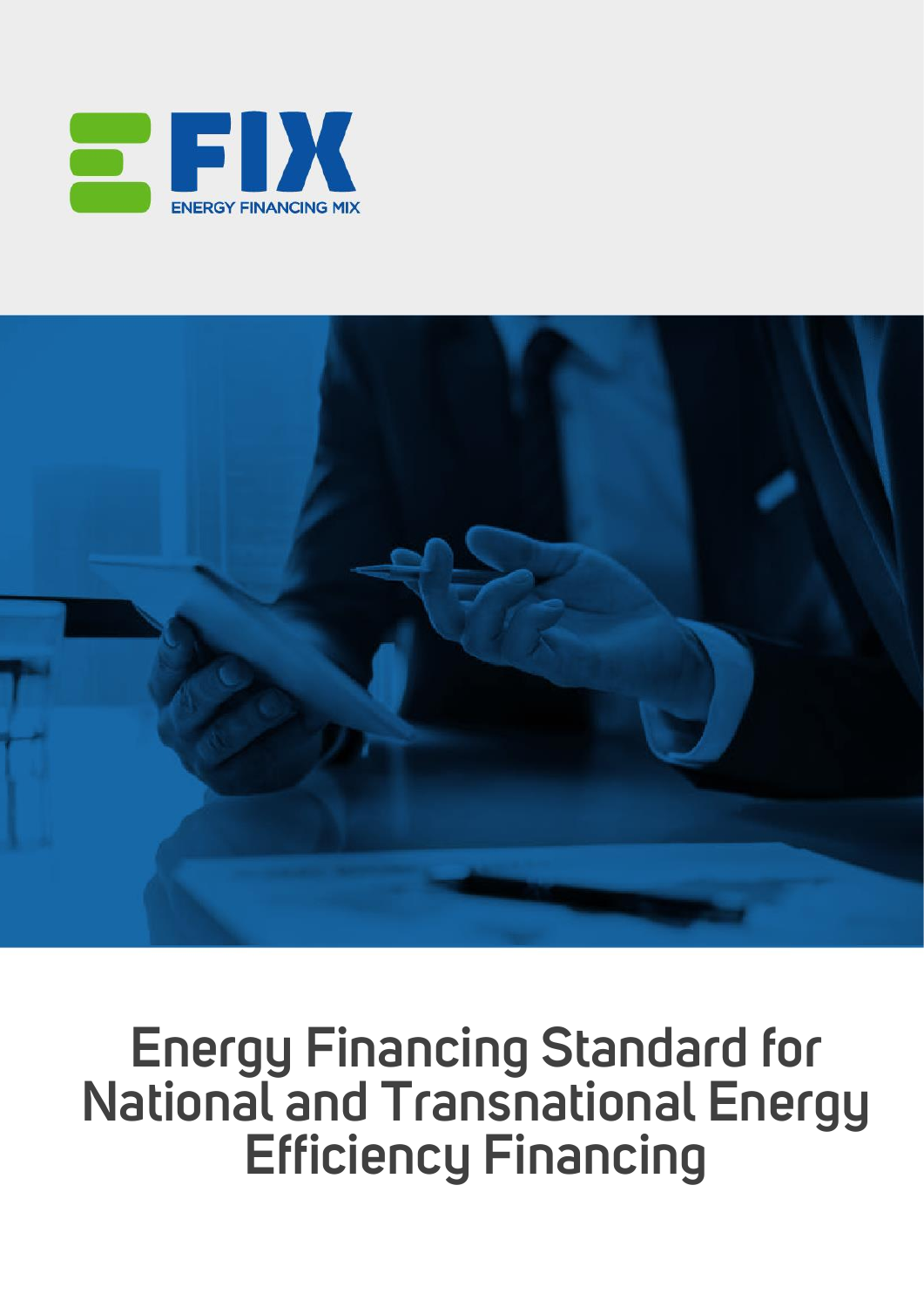## **TABLE OF CONTENTS**

| 1. INTRODUCTION                  |             |
|----------------------------------|-------------|
| 2. PROJECTS DESCRIPTION TEMPLATE | $\mathbf 2$ |
| 3. DEFINED QUALITY CRITERIA      | 8           |
| 4. EVALUATION TOOL               | 11          |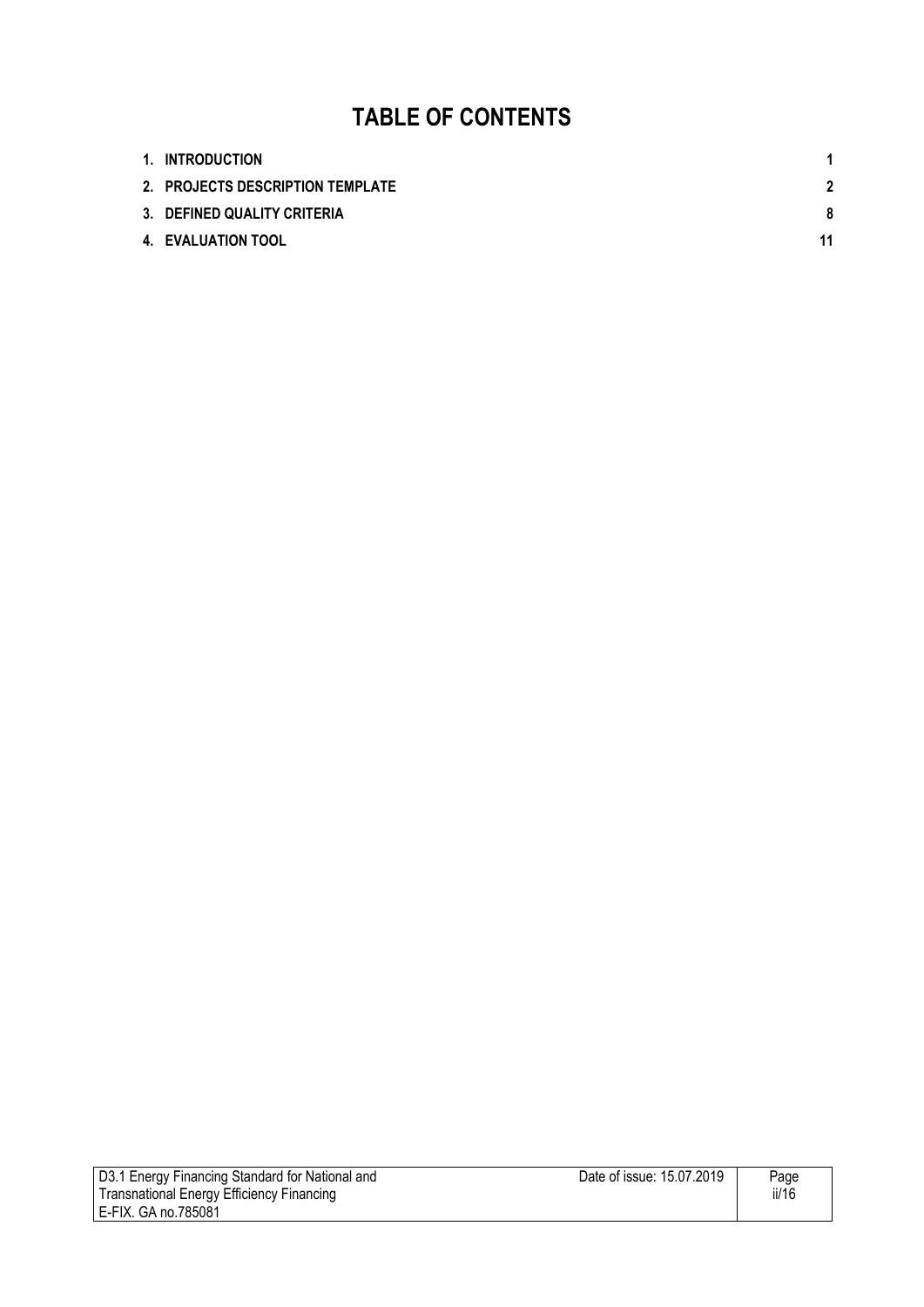## **1. INTRODUCTION**

Increasing energy efficiency in all consuming sectors plays a vital role in coping with future energy challenges. Reducing energy consumption by increasing energy efficiency is a highly successful way of meeting the key energy policy targets of supply security, affordable costs of energy services and environmental reliability.

The lack of standardization in terms of reporting definitions and dynamic data sets is a significant obstacle to the development and improvement of energy efficiency projects, and hinders transparency, viability and risk assessment.

In this way, the main objective of this report is to map and analyze the energy and financial reporting criteria, needed to define common standards for financing of energy projects, with focus on maximized investment security for investors' and project developers' environment and social impact, as a technical part of the E-FIX Toolbox.

The Quality Criteria Catalogue, with focus on alternative and innovative financing sources and financial feasibility of energy projects, is providing a "Project Description" template together with a granular technical and financial criteria description, also an evaluation tool (refer to separate Excel calculation file) of the proposed criteria.

The evaluation tool contains a project description template structured in compulsory and additional optional information, containing general, technical and financial parameters but also environmental and social issues, creating a unitary presentation form for analyzed energy projects. Using the features from the project description template the user can easily select the necessary data for input in the calculation file.

In the calculation file the quality criteria are defined and split in compulsory and optional, technical, financial and environmental, also structured of types and having defined assessments.

The calculation and evaluation mode is defined in chapter 4. Evaluation Tool, where a brief "How to" manual is presented.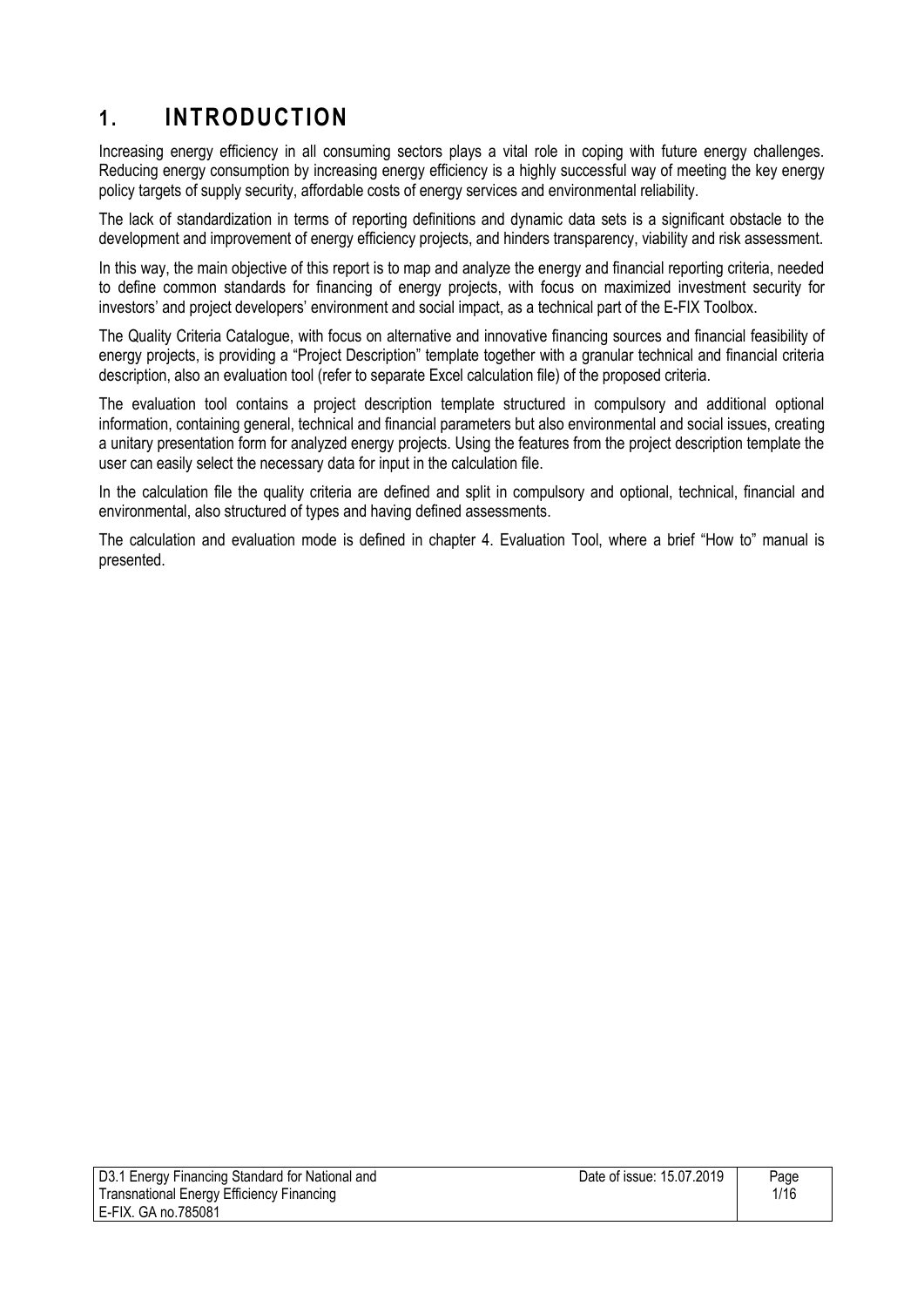## **2. PROJECTS DESCRIPTION TEMPLATE**

## **Compulsory Information about the Project**

#### **I. General Information**

(Personal data, company description, short project description)

#### **A. Information about the project owner & company**

| A.1  | Legal form                                              |  |
|------|---------------------------------------------------------|--|
|      | [individual, association, sole proprietorship, company] |  |
| A.2  | Company name                                            |  |
| A.3  | Company identification number                           |  |
| A.4  | Address (Street, Number)                                |  |
| A.5  | Postal code, place                                      |  |
| A.6  | Legal representative (Name)                             |  |
| A.7  | Telephone                                               |  |
| A.8  | E-Mail                                                  |  |
| A.9  | Sector of operation (NACE Code)                         |  |
| A.10 | Area of intervention                                    |  |
|      | [local, regional, national, international]              |  |
|      | A.11 Founding date                                      |  |
|      | A.12 Purpose of the business                            |  |
|      | A.13 Number of employees                                |  |
|      | A.14 Annual turnover                                    |  |
|      | A.15   Balance sheet                                    |  |
|      |                                                         |  |

#### **B. Investment location**

| B.1 Address (Street, Number) |
|------------------------------|
| B.2 Postal code, place       |

#### **C. Contact person**

| C.1 | <b>Name</b>                  |
|-----|------------------------------|
|     | C.2 Address (Street, Number) |
|     | C.3   Postal code, place     |
|     | $ C.4 $ Telephone            |
| C.5 | E-Mail                       |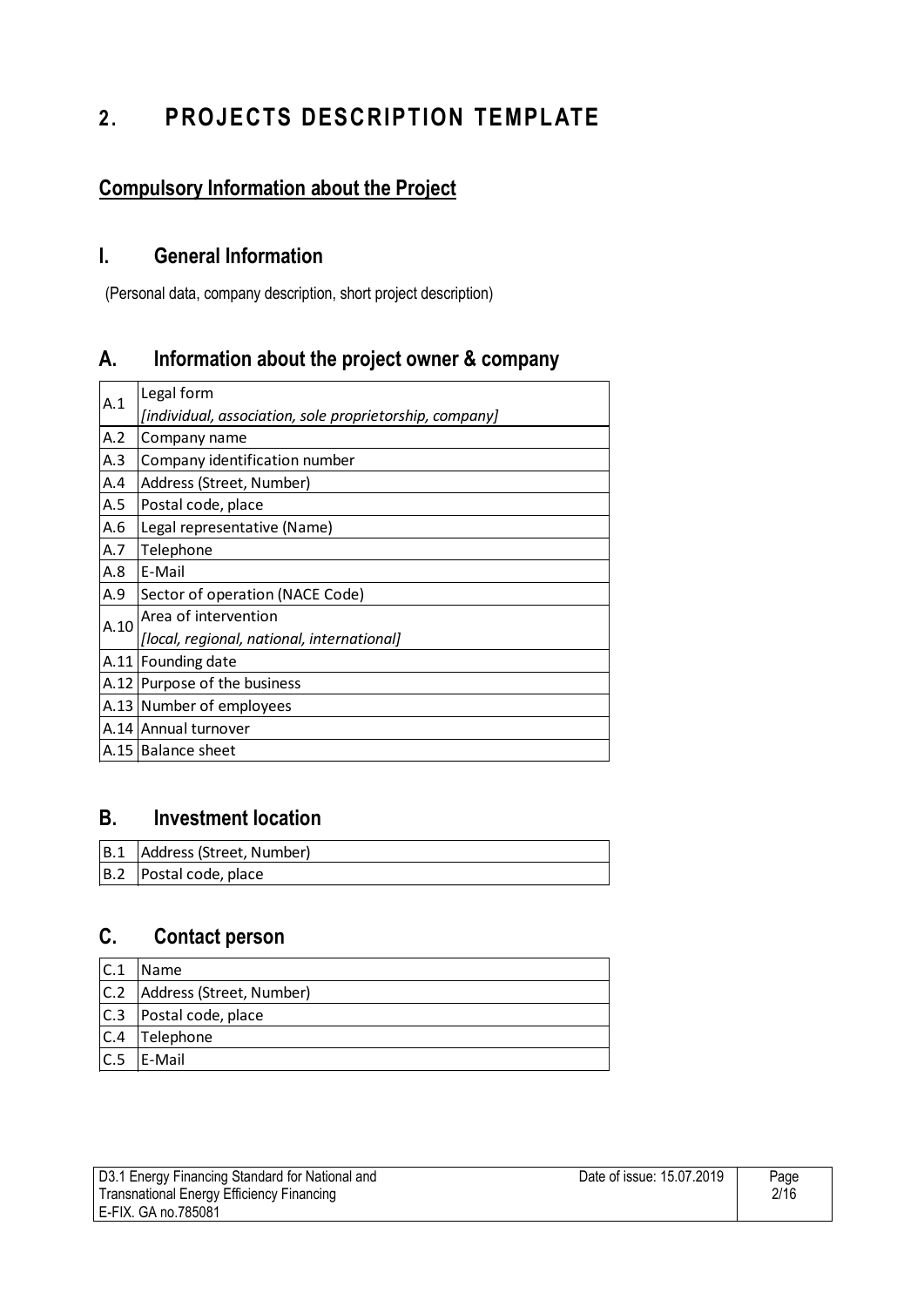## **D. Project description**

| D.1   | Company description<br>[type of products/services produced/sold?]                                                                                                                     |  |
|-------|---------------------------------------------------------------------------------------------------------------------------------------------------------------------------------------|--|
| D.2   | Briefly description of the energy project and technology requiring financing<br>Itype of investor: private or public, location of project, environmental and social<br><i>impact]</i> |  |
| D.3   | Financing requirements                                                                                                                                                                |  |
| D.3.1 | in LCU - Local Currency Unit (net)                                                                                                                                                    |  |
| D.3.2 | in EUR (net)                                                                                                                                                                          |  |
|       | D.3.3 Exchange rate EUR / LCU                                                                                                                                                         |  |
| D.4   | Period of investment                                                                                                                                                                  |  |
| D.5   | Project volume                                                                                                                                                                        |  |
| D.5.1 | in LCU - Local Currency Unit (net)                                                                                                                                                    |  |
| D.5.2 | in EUR (net)                                                                                                                                                                          |  |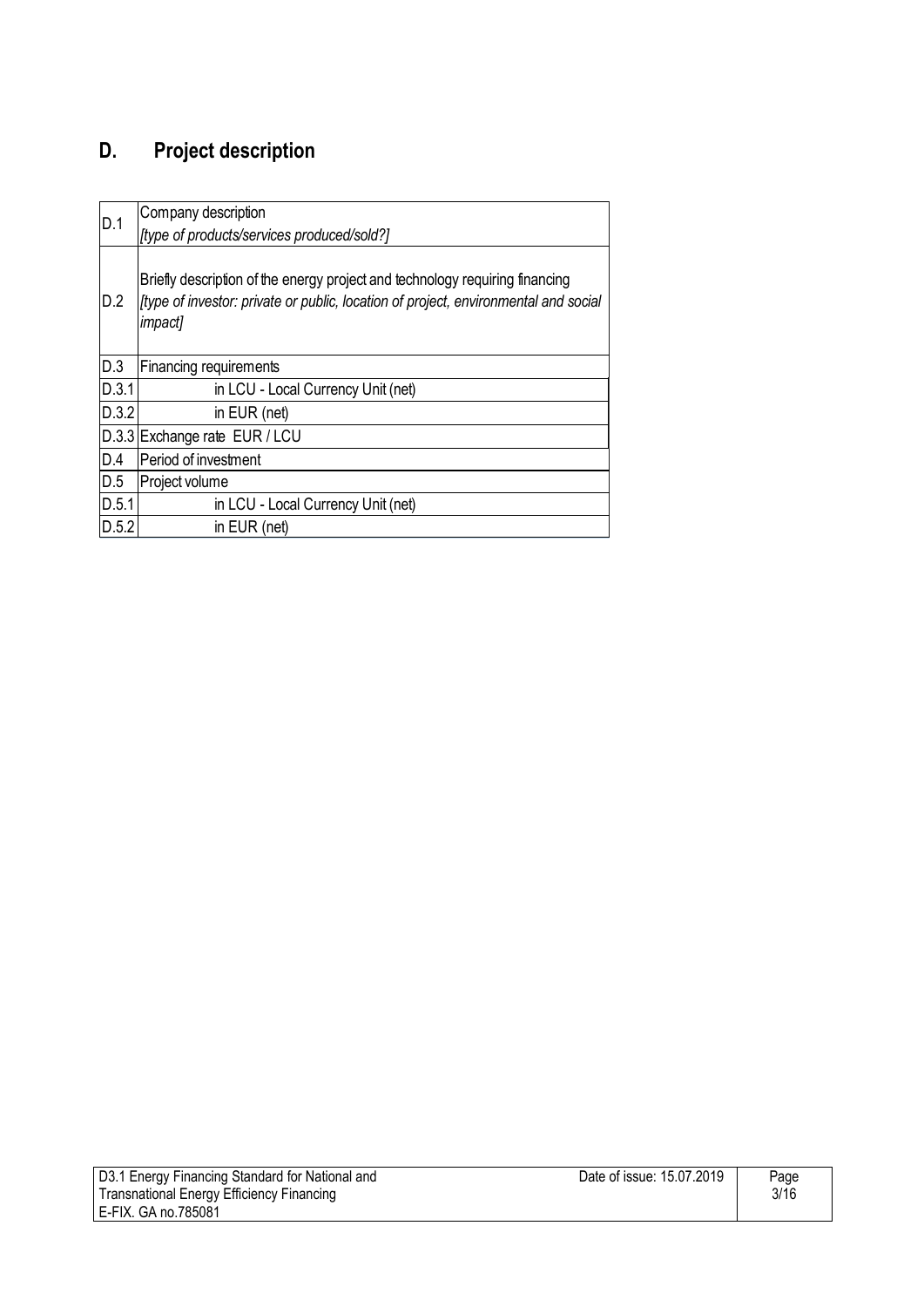## **II. Technical Information**

| 1   | <b>Project type</b>                                                             |  |
|-----|---------------------------------------------------------------------------------|--|
|     | [dropdown]                                                                      |  |
| 2   | Type of investment measure                                                      |  |
|     | [dropdown]                                                                      |  |
| 3   | Type of technology used                                                         |  |
|     | [dropdown]                                                                      |  |
|     | Information about the investment                                                |  |
| 3.1 | Idescription of the actual and envisaged status, including essential technical  |  |
|     | parameters (performance input/output, surface, quantities), reference projects] |  |
|     | Project phase                                                                   |  |
| 3.2 | findication of planning phase: approval phase, tendering phase or               |  |
|     | implementation phase]                                                           |  |
| 4   | Equipment/facility lifetime (in years)                                          |  |
| 5   | Energy savings - form of energy saved                                           |  |
|     | [fuel, electricity, heat]                                                       |  |
| 5.1 | Calculated energy savings (in kWh/year)                                         |  |
| 5.2 | Lifetime energy savings (in kWh/year)                                           |  |
|     | [calculated automatically]                                                      |  |
|     | Methodology used for the verification of energy savings                         |  |
| 5.3 | [description of the methodology used, e.g. IPMPV - International Performance    |  |
|     | Measurement, or similar]                                                        |  |
| 5.4 | Baseline consumption (reference) - in kWh/year                                  |  |
| 5.5 | Baseline year                                                                   |  |
| 6   | <b>Expected date of initial operation</b>                                       |  |
|     | Technology provider/installer                                                   |  |
| 6.1 | [general contractor or individual contractors/suppliers                         |  |
|     | name(s) of the company(s)                                                       |  |
|     | competences, references]                                                        |  |
|     | Project documentation required                                                  |  |
| 6.2 | [plans, decisions, tender, offers                                               |  |
|     | legal documentation: permits, licenses, authorisations (for construction &      |  |
|     | operation)]                                                                     |  |
| 6.3 | Visual representation of the equipment/facility                                 |  |
|     | [sketches, photos, ]                                                            |  |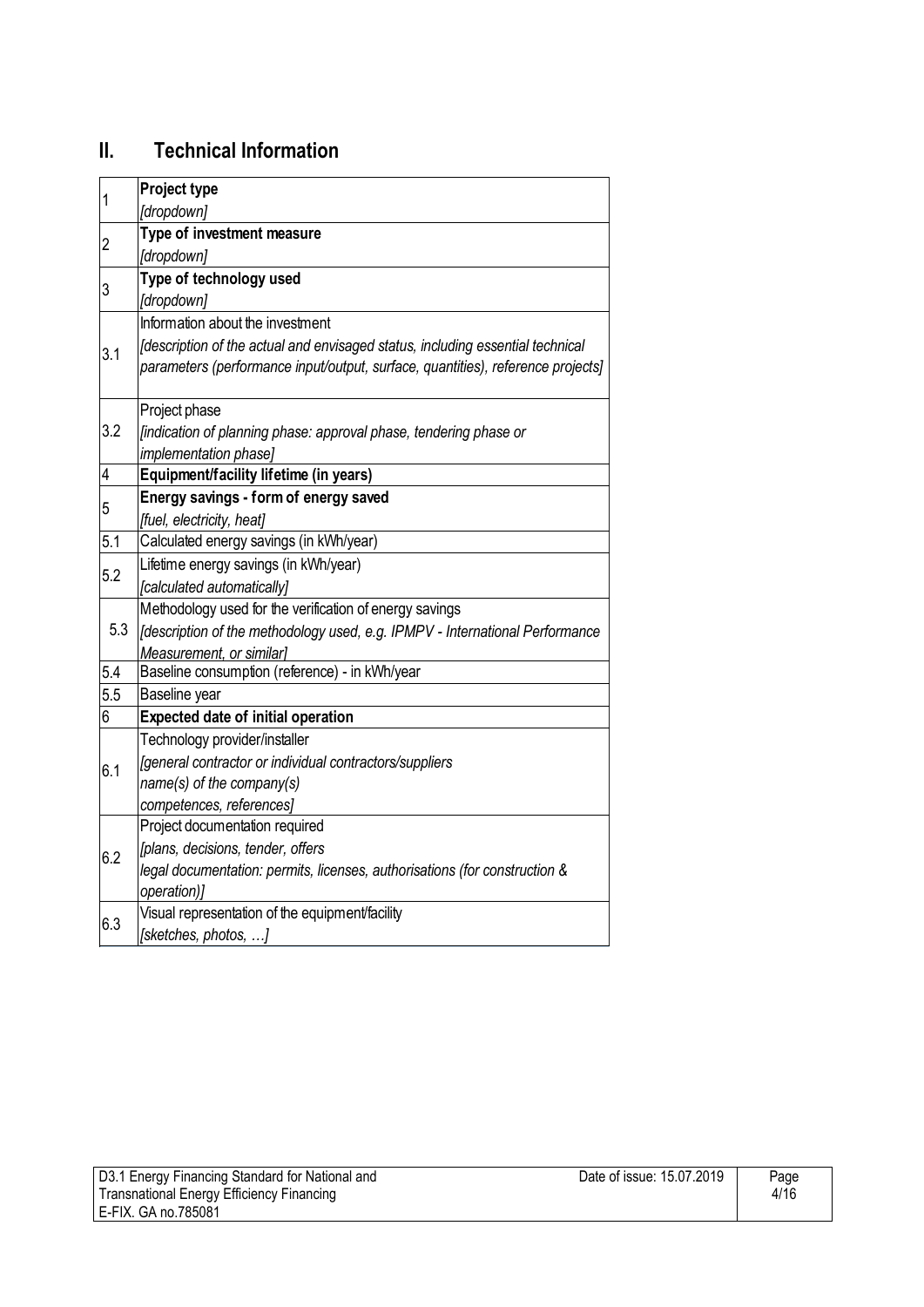## **III. Financial Information**

| $\overline{7}$<br>Capital expenditure (EUR/LCU) |                                                                                                                                                                                                                                    |        |                                                                          |        |
|-------------------------------------------------|------------------------------------------------------------------------------------------------------------------------------------------------------------------------------------------------------------------------------------|--------|--------------------------------------------------------------------------|--------|
|                                                 | $\mathbf{1}$                                                                                                                                                                                                                       | 50 000 | (example figures)                                                        |        |
| 7.1                                             | Financing plan                                                                                                                                                                                                                     |        |                                                                          |        |
|                                                 | own funds in %                                                                                                                                                                                                                     |        | 30% own funds in EUR/LCU                                                 | 15 000 |
|                                                 | subsidies in %                                                                                                                                                                                                                     |        | 25% subsidies in EUR/LCU                                                 | 12 500 |
|                                                 | share of innovative financing in %<br>(share of CF/CI, Leasing, EPC)                                                                                                                                                               |        | share of innovative financing in<br>EUR/LCU                              |        |
|                                                 |                                                                                                                                                                                                                                    |        | 20% (share of CF/CI, Leasing, EPC)                                       | 10 000 |
|                                                 | other debt financing in %                                                                                                                                                                                                          |        | 25% other debt financing in EUR/LCU                                      | 12 500 |
|                                                 | Total (100%)                                                                                                                                                                                                                       |        | 100% Total (EUR/LCU)                                                     | 50 000 |
| 7.2                                             | Debt Service Coverage Ratio (DSCR)<br>[Net Operating Income / Annual Debt Payments]                                                                                                                                                |        |                                                                          |        |
| 7.3                                             | Possible financial incentives<br>[description of availability of state subsidies, soft loans or other financial<br>support instruments<br>other financial incentives: tax advantages, reduced VAT, import tax<br>deductions, etc.] |        |                                                                          |        |
| 7.4                                             | <b>Financial securities</b><br>[securities that can be monetized in the event of the project failing (own funds,<br>other securities)]                                                                                             |        |                                                                          |        |
| 8                                               | <b>Operational expenditures (EUR/year)</b><br>energy, maintenance and repair (estimation, recommended price, offer,<br>assigned sum)]                                                                                              |        | [operational & maintenance expenditures (OPEX, O&M) including personnel, |        |
| 9                                               | <b>Energy Cost savings in EUR/year</b>                                                                                                                                                                                             |        |                                                                          |        |
| 10                                              | <b>Project duration (months)</b>                                                                                                                                                                                                   |        |                                                                          |        |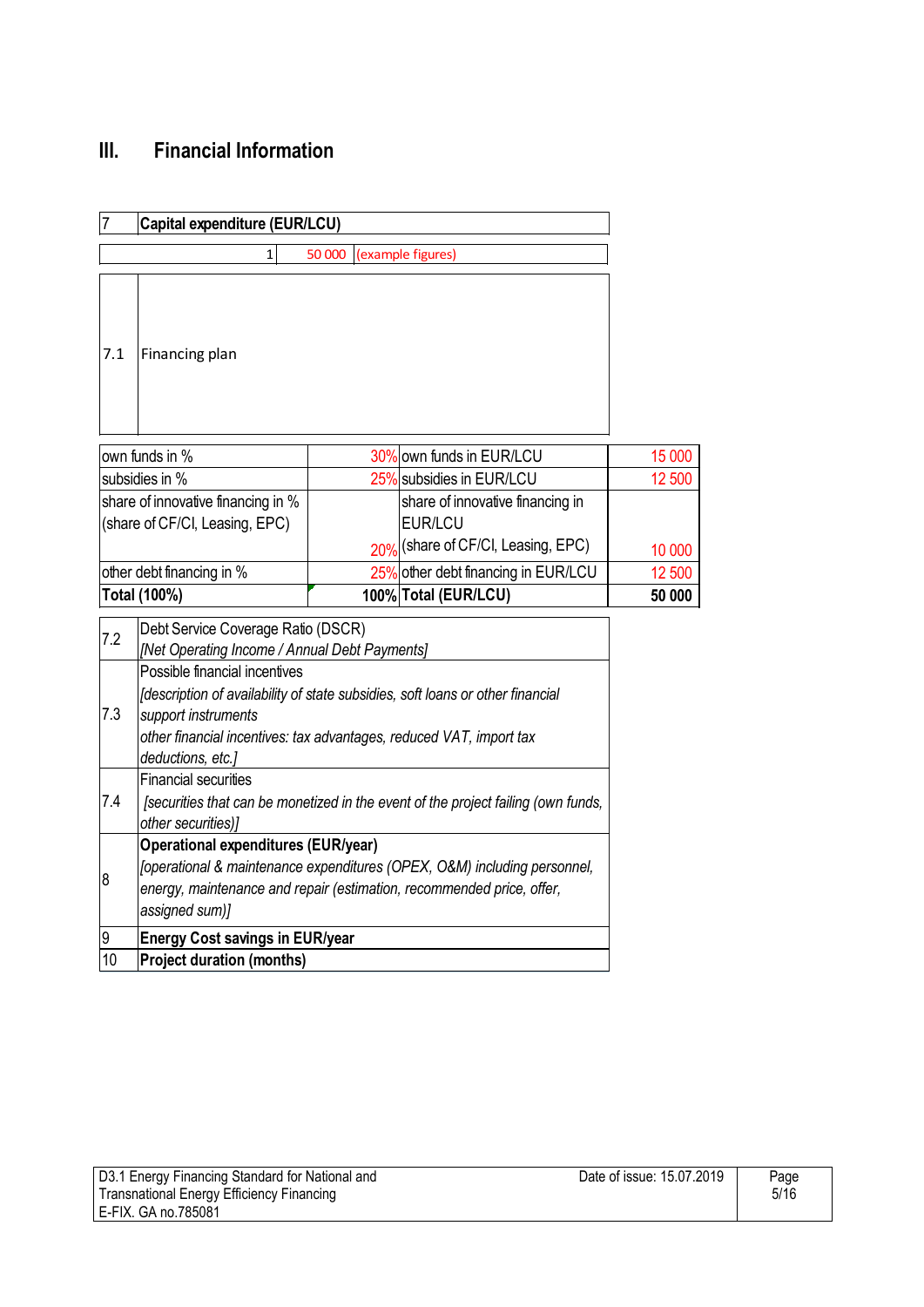## **IV. Environmental Information**

| 14 | Greenhouse gas emission reductions (t CO2/year)  |  |
|----|--------------------------------------------------|--|
|    | <b>Renewable resources</b>                       |  |
| 15 | [increase in output/energy input]                |  |
| 16 | <b>Environmental Impact Assessment required?</b> |  |
|    | [yes/no]                                         |  |

## **V. Other Relevant Information**

| Project interesting for a case study?            |
|--------------------------------------------------|
| $ {\prime}/\text{yes}/\text{no} $                |
| Potential replicability of the project/approach? |
| [if yes, describe how]                           |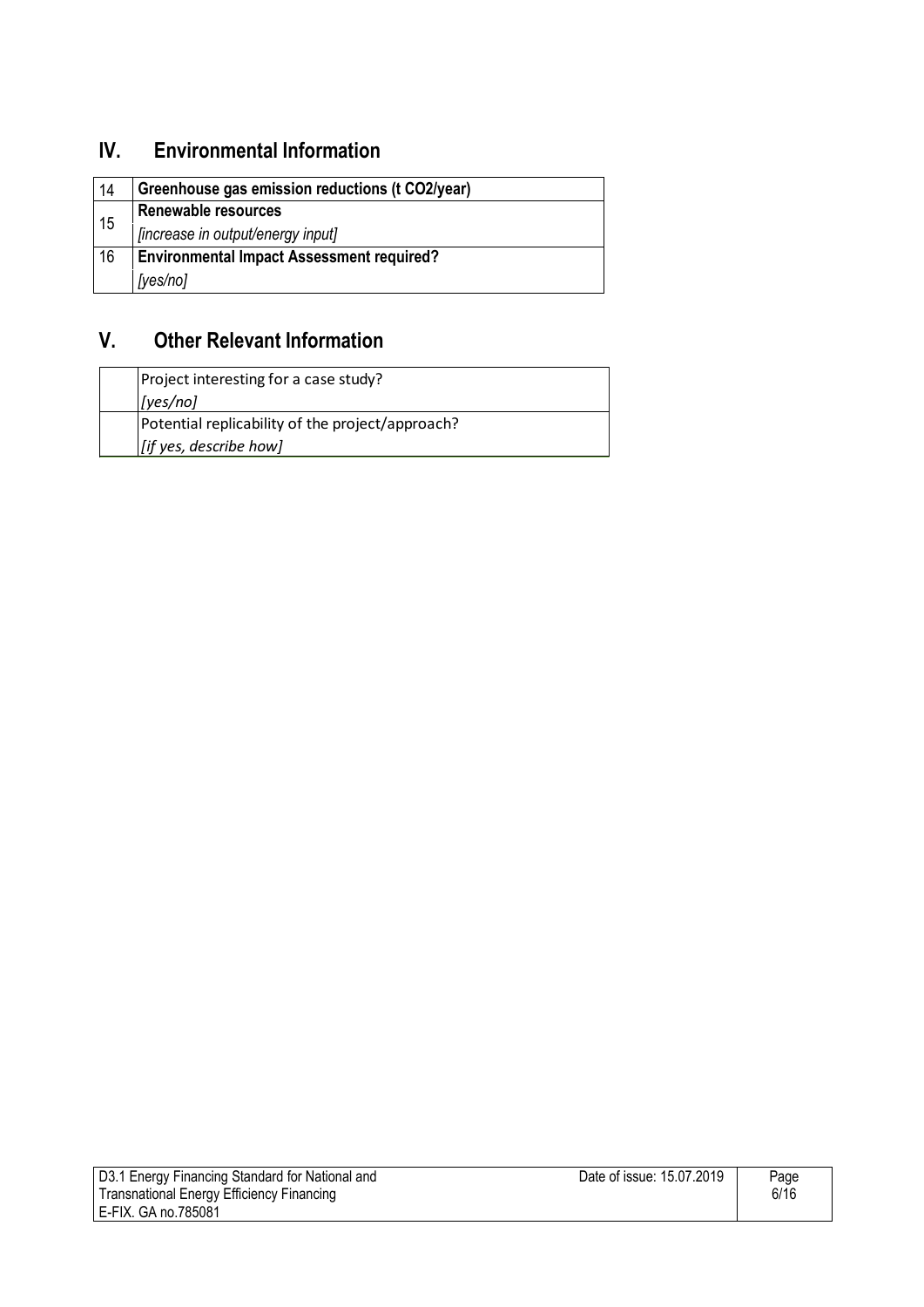## **Additional Optional Information about the Project**

### **I. Financial Information**

|    | <b>Profitability calculation</b>            |
|----|---------------------------------------------|
| 11 | [amortisation time                          |
|    | dynamic calculation: NPV, IRR]              |
| 12 | <b>Quality of cash flow prediction</b>      |
|    | [provide assumptions for annual cash flows] |
|    | <b>Financial risks</b>                      |
| 13 | [price and cost developments                |
|    | exchange rate volatility                    |
|    | risk return ratio]                          |

#### **II. Environmental Information**

| 17 | Reduction of other emissions and wastes $(t/year)$                 |
|----|--------------------------------------------------------------------|
| 18 | Reduction in the use of resources (fossils, water, etc.) in t/year |
|    | 18.1 Reduction of (non-renewable) resources: consumption/output    |

## **III. Other Relevant Information about the Project**

|    | <b>Energy security</b>                                             |
|----|--------------------------------------------------------------------|
| 19 | [reduced outages of production                                     |
|    | contribution to grid stability                                     |
|    | increased use of local resources (independence from imports)]      |
|    | Information and motivation of users                                |
|    | [development of a concept for the motivation of users              |
| 20 | establishment of a suggestion scheme for clients to improve energy |
|    | efficiency                                                         |
|    | provision of action-oriented information on the subject of energy  |
|    | efficiencyl                                                        |
| 21 | Image / market appearence                                          |
|    | [reference, certifications obtained by the entity]                 |
|    | <b>Social impact</b>                                               |
| 22 | [added value, benefits (for the community), awareness raising for  |
|    | energy efficiency/integration of renewables]                       |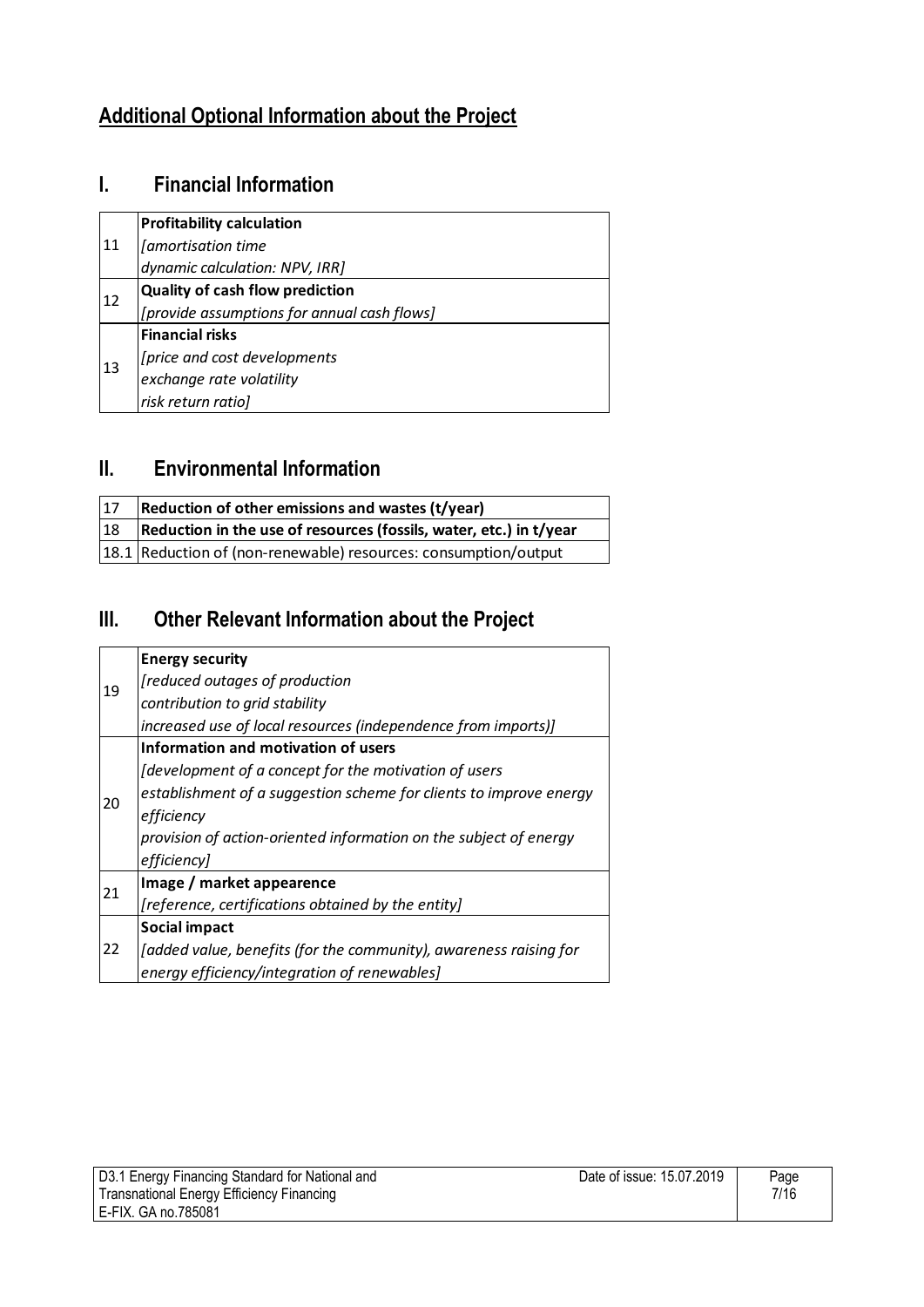## **3. DEFINED QUALITY CRITERIA**

Proposed quality criteria, a granular technical and financial description, have been defined using three key approach: relevance, effectiveness and efficiency, impact and sustainability, providing the possibility for evaluating alternative solutions.

#### **Relevance**

Relevance is used to assess whether the project fulfils an important function from a development perspective ("priority"), and whether its design is fundamentally suited to achieving the goals associated with the project ("validity of the results chain"). This means that an assessment is made of whether the project appropriately addresses an important development goal.

#### **Effectiveness and Efficiency**

Effectiveness is used to assess whether a project achieves its goals. In order to allow a meaningful comparison of the targeted and actual outcomes, the project's goals should be express in the form of quantifiable levels of production or consumption. Any unintended positive or negative effects that can be observed are also included in the evaluation.

Efficiency is used to assess a project's cost-effectiveness. The central issue here is the economical use of resources. The evaluation is carried out on two different levels. On the one hand, an assessment is made of whether the effort required to provide goods or services is appropriate ("efficiency of production"). However, even more important is what we call "allocation efficiency" – achieving an adequate ratio between the funds used and the effects achieving. This involves looking into what other methods are available that could achieve similar results.

#### **Impact and Sustainability**

In addition to a project's direct goals, there is also the overarching developmental impact, the big objectives that are the reason why the decision is made to promote the project in the first place. It is not always possible to measure overarching impacts. In such cases it is necessary to check their plausibility and estimate them using circumstantial evidence.

Our aim is to achieve not only short-term improvements but also sustainable results. For this reason we investigate whether any improvements are likely to endure. We consider sustainability to have been met if the project-executing institution or target group is in a position to successfully continue the promoted project once the external financial or technical support is been withdrawn.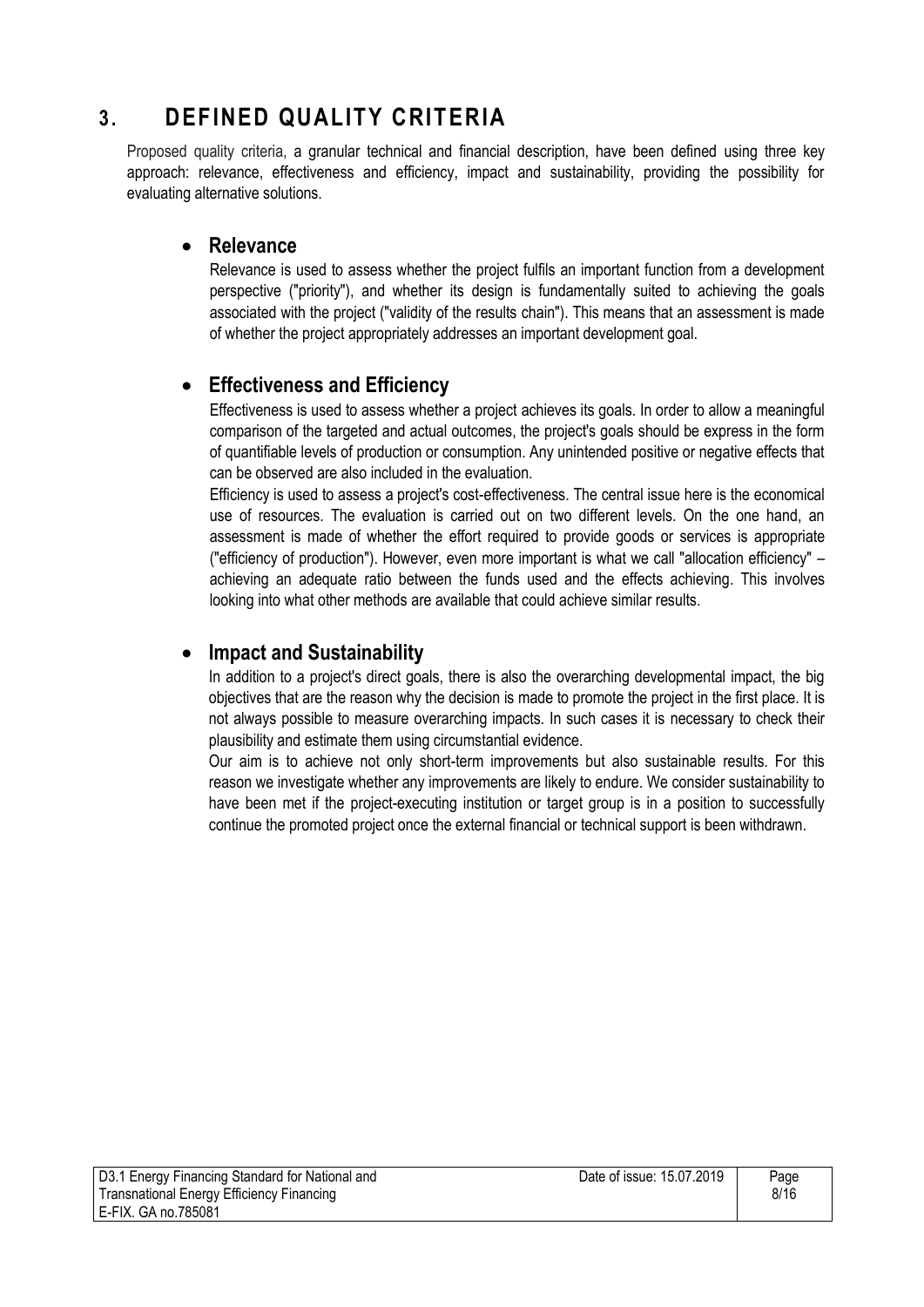## **Quality Criteria for Financing**

|                      |    | Quality criteria      |      | Assessment                                                                                         |
|----------------------|----|-----------------------|------|----------------------------------------------------------------------------------------------------|
| <b>I. Compulsory</b> |    |                       |      |                                                                                                    |
|                      |    |                       |      |                                                                                                    |
| <b>Technical</b>     |    | 1. type of project    | 1.1  | energy efficiency                                                                                  |
|                      |    |                       | 1.2  | renewable energy                                                                                   |
|                      |    | 2. type of measure    | 2.1  | greenfield investment: energy-efficient<br>equipment/facility                                      |
|                      |    |                       | 2.2  | energy efficiency measure in an existing<br>building/facility (retrofit)                           |
|                      |    |                       | 2.3  | energy efficiency equipment                                                                        |
|                      |    |                       | 2.4  | renewable energy installation                                                                      |
|                      |    | 3. type of technology | 3.1  | thermal insulation of walls, roofs and windows                                                     |
|                      |    |                       |      | 3.2 heating, ventilation and air conditioning (HVAC)                                               |
|                      |    |                       | 3.3  | process heat generation and distribution<br>(including heat pumps and district heating<br>systems) |
|                      |    |                       |      | 3.4 steam generation and distribution                                                              |
|                      |    |                       |      | 3.5 compressed air generation and distribution                                                     |
|                      |    |                       |      | 3.6 waste heat recovery                                                                            |
|                      |    |                       |      | 3.7 pumping systems                                                                                |
|                      |    |                       |      | 3.8 other efficient production equipment                                                           |
|                      |    |                       |      | 3.9   transportation means                                                                         |
|                      |    |                       |      | 3.10 control-regulation-monitoring                                                                 |
|                      |    |                       |      | 3.11 solar water heaters                                                                           |
|                      |    |                       | 3.12 | photovoltaic systems                                                                               |
|                      | 4. | lifetime              |      | equipment facility lifetime                                                                        |
|                      | 5. | energy savings        | 5.1  | form of energy saved: fuel, electricity, heat                                                      |
|                      |    |                       | 5.2  | calculated energy savings                                                                          |
|                      |    |                       |      | 5.3 lifetime energy savings                                                                        |
|                      |    |                       | 5.4  | methodology used for the verification of energy<br>savings (IPMPV)                                 |
|                      |    |                       |      | 5.6 baseline consumption (reference)                                                               |
|                      |    |                       | 5.7  | baseline year                                                                                      |
|                      | 6. | initial operation     |      | expected date of initial operation                                                                 |

| Financial | capital expenditure | investment                                                                         |
|-----------|---------------------|------------------------------------------------------------------------------------|
|           | 8. financing plan   | 8.1 own funds, subsidies, share of innovative financing,  <br>other debt financing |
|           |                     | 8.2 capital expenditures (CAPEX, investment costs)                                 |
|           |                     | 8.3 debt/equity coverage ratio                                                     |

| D3.1 Energy Financing Standard for National and | Date of issue: 15.07.2019 | Page |
|-------------------------------------------------|---------------------------|------|
| Transnational Energy Efficiency Financing       |                           | 9/16 |
| E-FIX. GA no.785081                             |                           |      |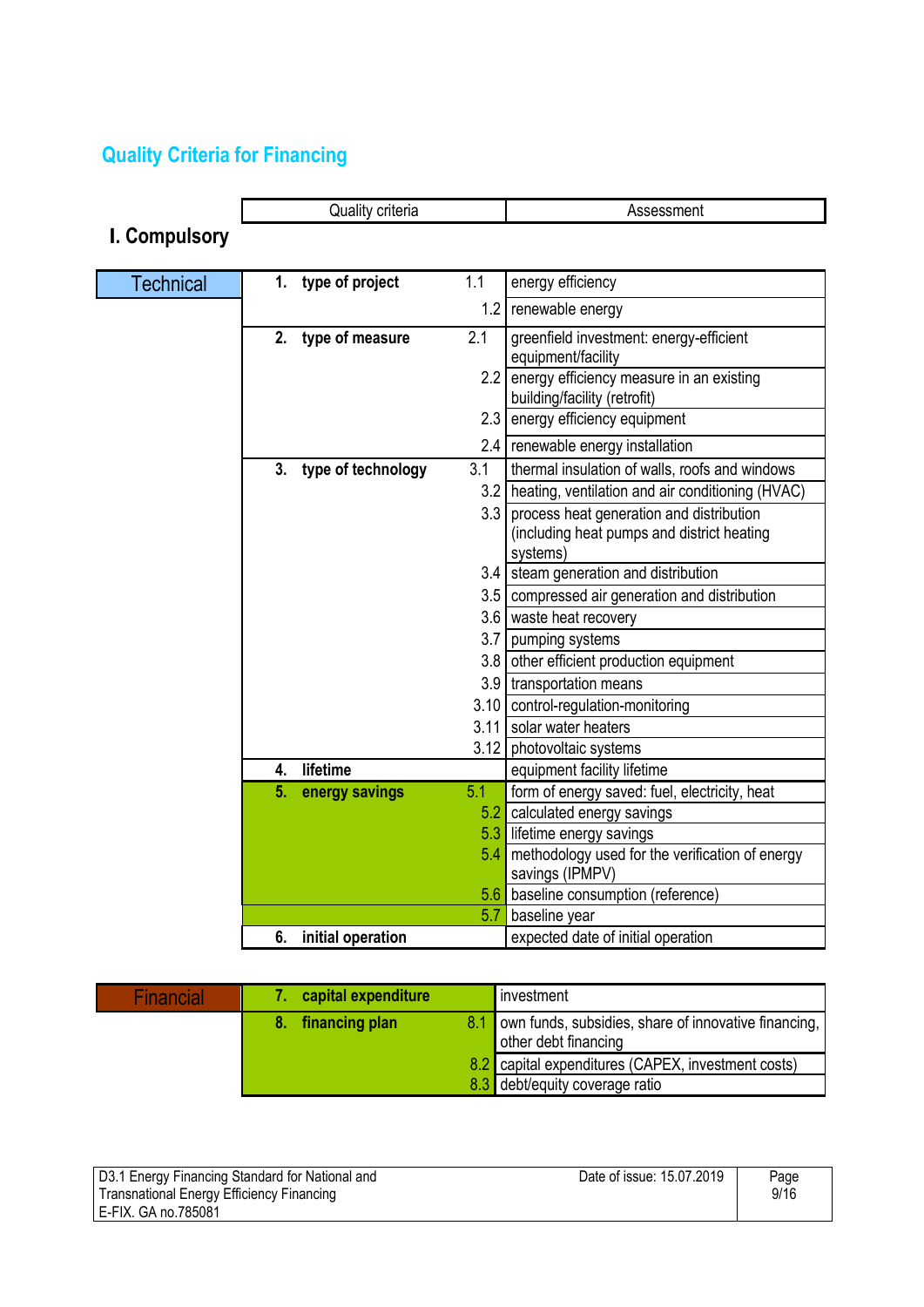|               | operational expenditures<br>9. | operational & maintenance expenditures (OPEX,<br>O&M)  |
|---------------|--------------------------------|--------------------------------------------------------|
|               | 10. cost savings               | 10.1 energy cost savings                               |
|               |                                | 10.2 price and cost development                        |
|               |                                | 10.3 development of annual savings of energy costs and |
|               |                                | operating costs                                        |
|               | 11. duration                   | project duration                                       |
| Environmental | 12. emission reduction         | greenhouse gas emission reductions                     |
|               | 13. renewable resources        | increase in output/energy input                        |
|               | 14. impact assessment          | environmental impact assessment needed                 |

## **II. Optional**

| <b>Financial</b> | 15. profitability             | 15.1 | dynamic calculation: NPV, IRR                                  |
|------------------|-------------------------------|------|----------------------------------------------------------------|
|                  |                               | 15.2 | amortisation time                                              |
|                  |                               | 15.3 | quality of cash flow prediction                                |
|                  | 16. financial risks           | 16.1 | price and cost developments                                    |
|                  |                               | 16.2 | exchange rate volatility                                       |
|                  |                               | 16.3 | risk return ratio                                              |
|                  |                               | 16.4 | economic sector environment                                    |
|                  |                               |      | 16.5 hedging opportunities                                     |
| Environmental    | 17. emission reduction        |      | reduction of other emissions and wastes                        |
|                  | 18. resources reduction       | 18.1 | average reduction in the use of resources (fossils,            |
|                  |                               |      | water, etc.)                                                   |
|                  |                               | 18.2 | reduction in consumption/output                                |
| Other relevant   | 19. energy security           | 19.1 | reduced outages of production                                  |
|                  |                               | 19.2 | contribution to grid stability                                 |
|                  |                               | 19.3 | increased use of local resources (independent from<br>imports) |
|                  | 20. motivation of users       | 20.1 | development of a concept for the motivation of<br>users        |
|                  |                               | 20.2 | establishment of a suggestion scheme for clients to            |
|                  |                               |      | improve energy efficiency                                      |
|                  |                               | 20.3 | provision of action-oriented information on the                |
|                  |                               |      | subject of energy efficiency                                   |
|                  | 21. image / market appearence |      | reference, certifications obtained by the entity               |
|                  | 22. social impact             | 22.1 | added value                                                    |
|                  |                               | 22.2 | benefits (for the community)                                   |
|                  |                               | 22.3 | awareness raising for energy efficiency                        |
|                  |                               | 22.4 | integration of renewables                                      |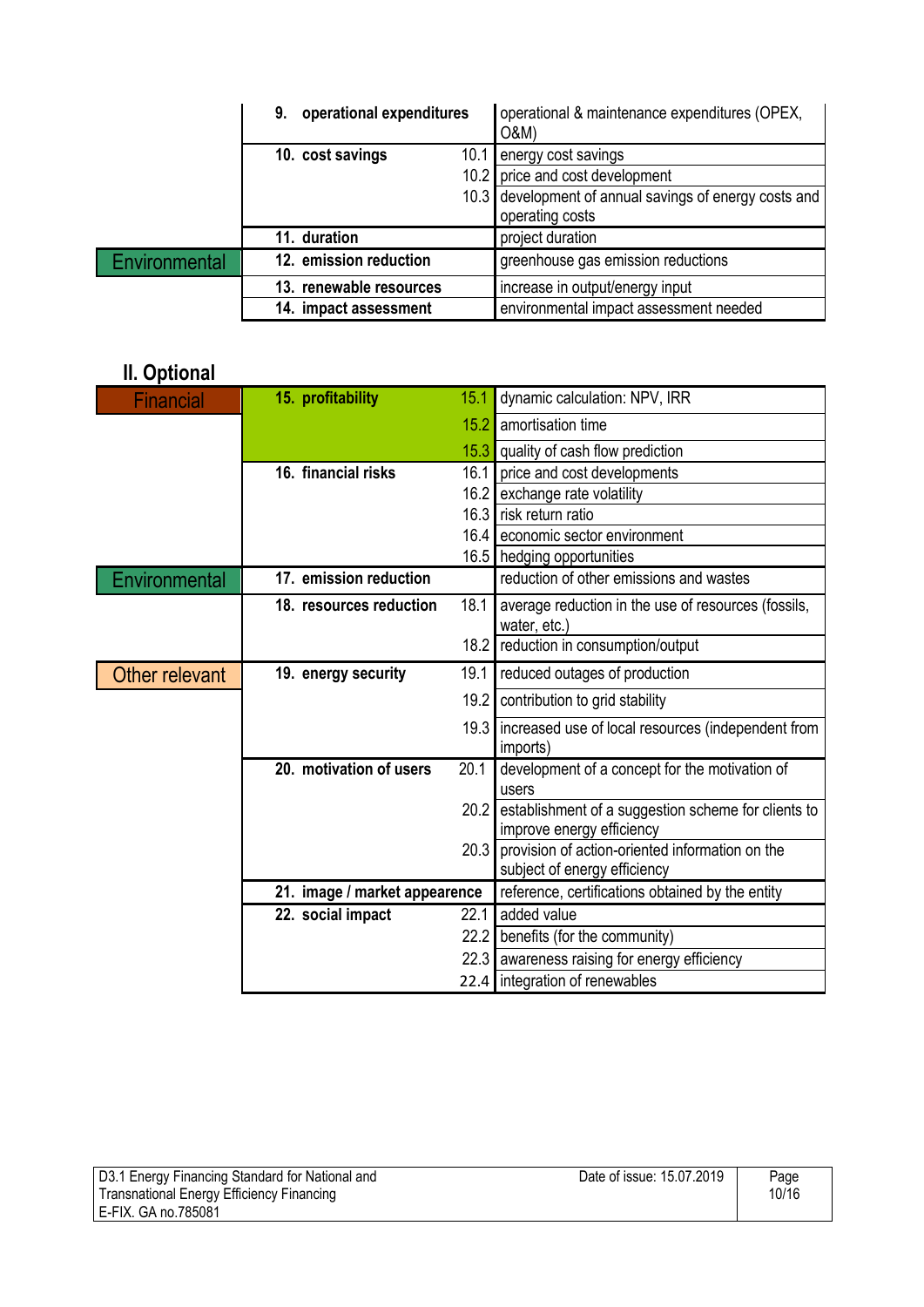## **4. EVALUATION TOOL**

The defined quality criteria where integrated in a calculation scheme, realized in an Excel-file, which gives the possibility to a standardized evaluation of a proposed energy project, with rating beeing summarised using a numerical scale.

The criteria are ranked according to the defined range and scale to reflect the needs, objectives, and priorities of the relevant stakeholders.

Scales of relative importance for evaluation criteria, discrete non-quantitative variables or continuos variables that provide empirical information on key energy performance elements, have been established with numeric values or with formulas that relate the evaluation parameter to a numeric weight.

Evaluation and computing formula are traceable to requirements, scenarios, business case assumptions, business objectives, or other documented sources.

For using the tool, a user just needs to enter the basic data found in the "Project Description" file, data that came from the analysis of the project documentation that is the subject of evaluation.

There are some criteria highlighted in yellow wich are correlated financial parameters, project oriented and the user must have a self rating using a scale from 1 (low) to 3 (high). In this way the evaluation is not influenced by the investment amount but it is calculated by efficiency and performance.

After entering the data, the evaluation tool will automatically generate value points for each defined quality criteria. The sum of the generated value points will immediately give a defined value for the project.

The goal of the evaluation tool is not only to have an evaluated value for the project, it is to provide also evaluated values for the different financing mechanisms, Leasing / EPC / Crowdfunding using the E-FIX approach. For this, the tool has a calculation matrix that automatically generates value points of the impact for each defined quality criteria in using a specific financing mechanism for the energy efficiency or renewable energy project that is analyzed.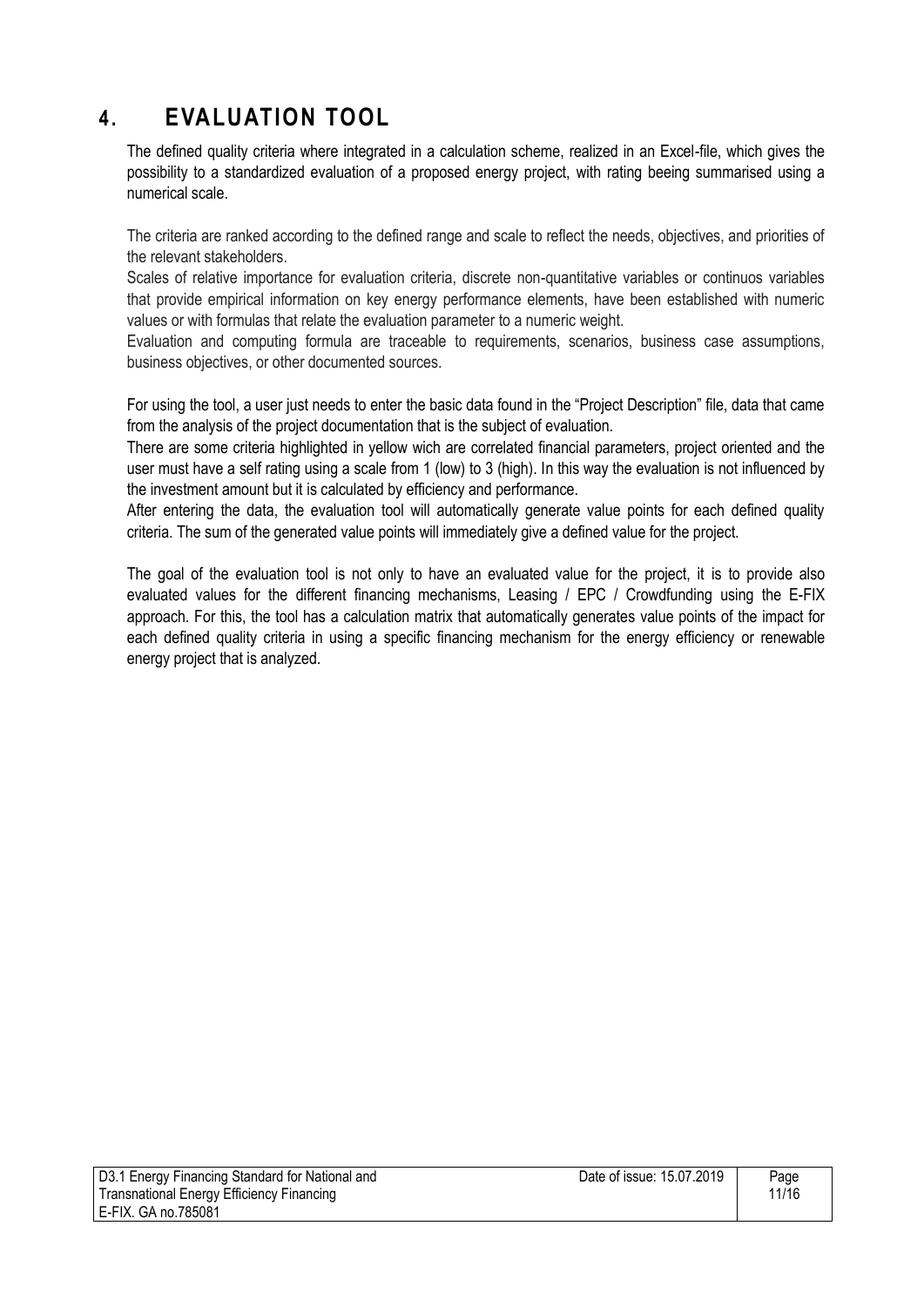## Criteria impact in the "Calculation Matrix"

| Assessment                                                                                   | Leasing             | <b>EPC</b>     | CF / CI                                   |
|----------------------------------------------------------------------------------------------|---------------------|----------------|-------------------------------------------|
|                                                                                              | * impact evaluation |                |                                           |
| energy efficiency                                                                            | 1                   | 3              | 2                                         |
| renewable energy                                                                             | 3                   | 2              | 3                                         |
| greenfield investment: energy-efficient equipment/facility                                   | 3                   | 1              | 3                                         |
| energy efficiency measure in an existing building/facility (retrofit)                        | 1                   | 3              | 2                                         |
| energy efficiency equipment                                                                  | 3                   | 1              | 2                                         |
| renewable energy installation                                                                | 2                   | 1              | 3                                         |
| thermal insulation of walls, roofs and windows                                               | 2                   | 3              | 3                                         |
| heating, ventilation and air conditioning (HVAC)                                             | 2                   | 3              | 3                                         |
| process heat generation and distribution (including heat pumps and district heating systems) | 2                   | 3              | 3                                         |
| steam generation and distribution                                                            | 2                   | 3              | 3                                         |
| compressed air generation and distribution                                                   | 2                   | 3              | 3                                         |
| waste heat recovery                                                                          | 2                   | 3              | 3                                         |
| pumping systems                                                                              | 2                   | 3              | 3                                         |
| other efficient production equipment                                                         | 2                   | 3              | 3                                         |
| transportation means                                                                         | 1                   | 3              | $\overline{\mathbf{2}}$                   |
| control-regulation-monitoring                                                                | 1                   | 1              | 1                                         |
| solar water heaters                                                                          | 3                   | 2              | 3                                         |
| photovoltaic systems                                                                         | 3                   | 1              | 3                                         |
| equipment facility lifetime (years: 5 -10 = 1, 10 - 15 = 2, 15-20 = 3;)                      | 3                   | 2              | 2                                         |
| form of energy saved:<br>fuel                                                                | 1                   | 1              | 1                                         |
| electricity                                                                                  | 1                   | 1              | 1                                         |
| heat                                                                                         | 1                   | 1              | 1                                         |
| calculated energy savings                                                                    | 1                   | 1              | 1                                         |
| lifetime energy savings (years: $5 - 10 = 1$ , $10 - 15 = 2$ , $15 - 20 = 3$ ;)              | 1                   | 1              | 1                                         |
| methodology used for the verification of energy savings (IPMPV)                              | 1                   | 1              | 1                                         |
| baseline consumption (reference)                                                             | 1                   | 1              | $\mathbf{1}$                              |
| baseline year (since $1=3$ , $2=2,3=1$ )                                                     | 1                   | 1              | 1                                         |
| expected date of initial operation (months: $5 - 10 = 1$ , $10 - 15 = 2$ , $15 - 20 = 3$ ;)  | 2                   | 1              | 3                                         |
| investment                                                                                   | 3                   | $\overline{2}$ | 2                                         |
| own funds, subsidies, share of innovative financing, other debt financing (<20%=1,           | 3                   |                |                                           |
| <40%=2,<60%=3)                                                                               |                     | 1              | 2                                         |
| capital expenditures (CAPEX, investment costs)                                               | 3                   | 1              | 2                                         |
|                                                                                              | 3<br>3              | 1<br>1         | 2<br>2                                    |
| debt/equity coverage ratio                                                                   |                     | 3              |                                           |
| operational & maintenance expenditures (OPEX, O&M)                                           | 1                   |                | 1                                         |
| energy cost savings                                                                          | 1                   | 1<br>1         | $\mathbf{1}$                              |
|                                                                                              | 1<br>3              | 3              | 1                                         |
| price and cost development                                                                   |                     |                | 1                                         |
| development of annual savings of energy costs and operating costs                            | 3<br>3              | 3              | $\mathbf{1}$                              |
| $($ <10%=1, <20%=2, <30%=3)                                                                  | 3                   | 1<br>1         | $\overline{\mathbf{2}}$<br>$\overline{2}$ |
|                                                                                              |                     |                |                                           |
| project duration (months: $5 - 10 = 1$ , $10 - 15 = 2$ , $15 - 20 = 3$ ;)                    | 1                   | 3              | $\overline{2}$                            |
| greenhouse gas emission reductions (>100=1, >200=2,>300=3)                                   | 1                   | 1              | $\mathbf{1}$                              |
| increase in output/energy input (<10%=1, <20%=2,<30%=3)                                      | 1                   | 1              | 1                                         |
| environmental impact assessment needed                                                       | 1                   | 1              | 1                                         |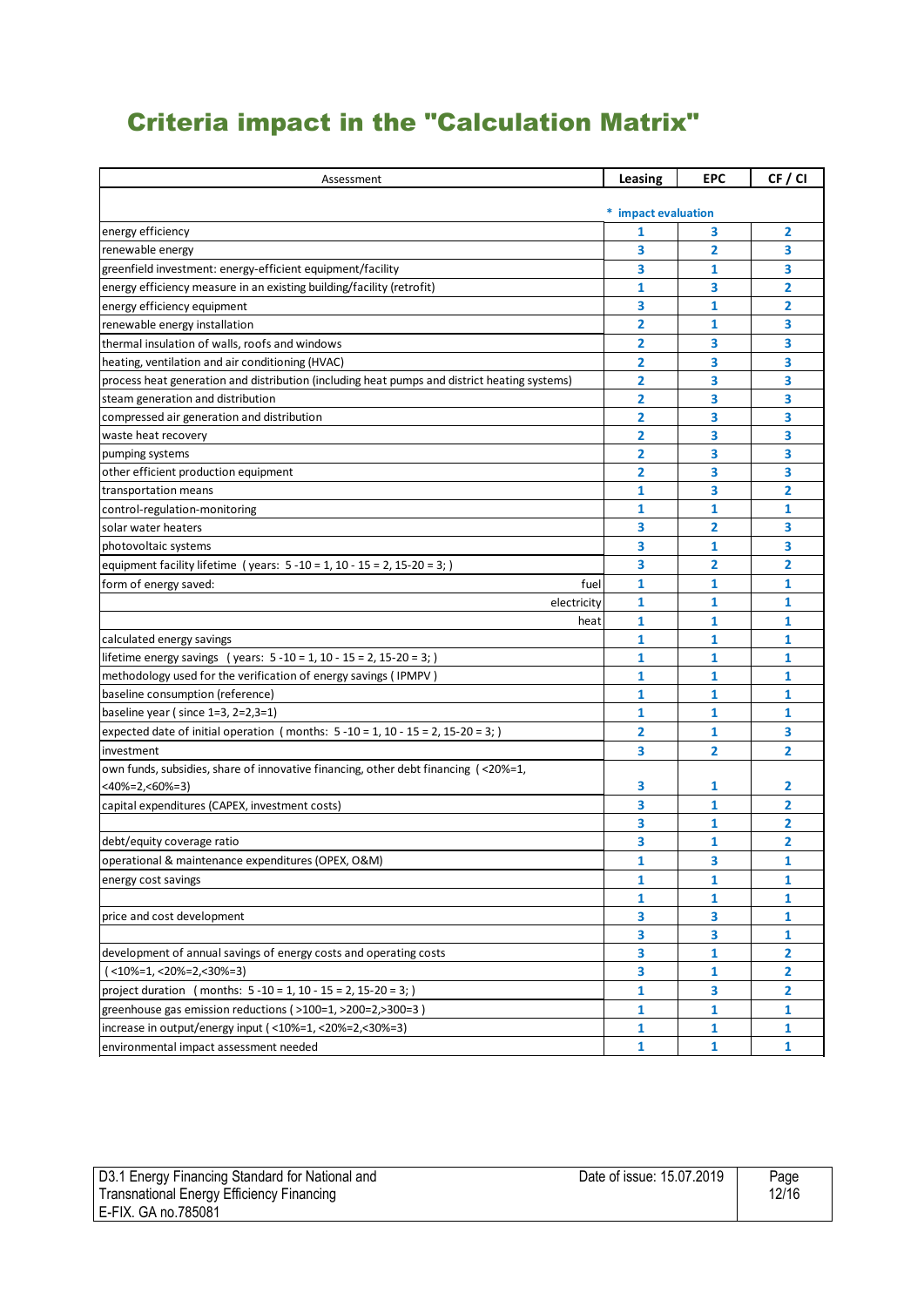| Assessment                                                                                                                                                                                                                                                                                                                                                                                                                                                                                                                                                                                                                                                                                                                                                                                                                                                                                                                                                                                                                                                                                                                                                                                                        | Leasing                   | <b>EPC</b> | CF / CI       |
|-------------------------------------------------------------------------------------------------------------------------------------------------------------------------------------------------------------------------------------------------------------------------------------------------------------------------------------------------------------------------------------------------------------------------------------------------------------------------------------------------------------------------------------------------------------------------------------------------------------------------------------------------------------------------------------------------------------------------------------------------------------------------------------------------------------------------------------------------------------------------------------------------------------------------------------------------------------------------------------------------------------------------------------------------------------------------------------------------------------------------------------------------------------------------------------------------------------------|---------------------------|------------|---------------|
|                                                                                                                                                                                                                                                                                                                                                                                                                                                                                                                                                                                                                                                                                                                                                                                                                                                                                                                                                                                                                                                                                                                                                                                                                   | * impact evaluation       |            |               |
| <b>NPV</b><br>dynamic calculation:                                                                                                                                                                                                                                                                                                                                                                                                                                                                                                                                                                                                                                                                                                                                                                                                                                                                                                                                                                                                                                                                                                                                                                                | 3                         | 1          | 2             |
| IRR                                                                                                                                                                                                                                                                                                                                                                                                                                                                                                                                                                                                                                                                                                                                                                                                                                                                                                                                                                                                                                                                                                                                                                                                               | 3                         | 1          | 2             |
| amortisation time (years: $5 - 10 = 1$ , $10 - 15 = 2$ , $15 - 20 = 3$ ;)                                                                                                                                                                                                                                                                                                                                                                                                                                                                                                                                                                                                                                                                                                                                                                                                                                                                                                                                                                                                                                                                                                                                         | 3                         | 1          | 2             |
| quality of cash flow prediction                                                                                                                                                                                                                                                                                                                                                                                                                                                                                                                                                                                                                                                                                                                                                                                                                                                                                                                                                                                                                                                                                                                                                                                   | 3                         | 1          | 2             |
| price and cost developments                                                                                                                                                                                                                                                                                                                                                                                                                                                                                                                                                                                                                                                                                                                                                                                                                                                                                                                                                                                                                                                                                                                                                                                       | 2                         | 3          | 1             |
| exchange rate volatility                                                                                                                                                                                                                                                                                                                                                                                                                                                                                                                                                                                                                                                                                                                                                                                                                                                                                                                                                                                                                                                                                                                                                                                          | 2                         | 3          | 1             |
| risk return ratio                                                                                                                                                                                                                                                                                                                                                                                                                                                                                                                                                                                                                                                                                                                                                                                                                                                                                                                                                                                                                                                                                                                                                                                                 | 2                         | 3          | 1             |
| economic sector environment                                                                                                                                                                                                                                                                                                                                                                                                                                                                                                                                                                                                                                                                                                                                                                                                                                                                                                                                                                                                                                                                                                                                                                                       | 2                         | 3          | 1             |
| hedging opportunities                                                                                                                                                                                                                                                                                                                                                                                                                                                                                                                                                                                                                                                                                                                                                                                                                                                                                                                                                                                                                                                                                                                                                                                             | 2                         | 1          | 3             |
| reduction of other emissions and wastes $(>100=1, >200=2, >300=3)$                                                                                                                                                                                                                                                                                                                                                                                                                                                                                                                                                                                                                                                                                                                                                                                                                                                                                                                                                                                                                                                                                                                                                | 1                         | 1          | 1             |
| average reduction in the use of resources (fossils, water, etc.) $($ <10%=1, <20%=2,<30%=3)                                                                                                                                                                                                                                                                                                                                                                                                                                                                                                                                                                                                                                                                                                                                                                                                                                                                                                                                                                                                                                                                                                                       | 1                         | 1          | 1             |
| reduction in consumption/output (<10%=1,<20%=2,<30%=3)                                                                                                                                                                                                                                                                                                                                                                                                                                                                                                                                                                                                                                                                                                                                                                                                                                                                                                                                                                                                                                                                                                                                                            | 1                         | 1          | 1             |
| reduced outages of production                                                                                                                                                                                                                                                                                                                                                                                                                                                                                                                                                                                                                                                                                                                                                                                                                                                                                                                                                                                                                                                                                                                                                                                     | 1                         | 1          | 1             |
| contribution to grid stability                                                                                                                                                                                                                                                                                                                                                                                                                                                                                                                                                                                                                                                                                                                                                                                                                                                                                                                                                                                                                                                                                                                                                                                    | 1                         | 1          | 1             |
| increased use of local resources (independent from imports)                                                                                                                                                                                                                                                                                                                                                                                                                                                                                                                                                                                                                                                                                                                                                                                                                                                                                                                                                                                                                                                                                                                                                       | 1                         | 1          | 1             |
| development of a concept for the motivation of users                                                                                                                                                                                                                                                                                                                                                                                                                                                                                                                                                                                                                                                                                                                                                                                                                                                                                                                                                                                                                                                                                                                                                              | 1                         | 2          | 3             |
| establishment of a suggestion scheme for clients to improve energy efficiency                                                                                                                                                                                                                                                                                                                                                                                                                                                                                                                                                                                                                                                                                                                                                                                                                                                                                                                                                                                                                                                                                                                                     | 1                         | 2          | 3             |
| provision of action-oriented information on the subject of energy efficiency                                                                                                                                                                                                                                                                                                                                                                                                                                                                                                                                                                                                                                                                                                                                                                                                                                                                                                                                                                                                                                                                                                                                      | 1                         | 2          | 3             |
| reference, certifications obtained by the entity<br>added value                                                                                                                                                                                                                                                                                                                                                                                                                                                                                                                                                                                                                                                                                                                                                                                                                                                                                                                                                                                                                                                                                                                                                   | 1                         | 2          | 3             |
| benefits (for the community)                                                                                                                                                                                                                                                                                                                                                                                                                                                                                                                                                                                                                                                                                                                                                                                                                                                                                                                                                                                                                                                                                                                                                                                      | 1<br>1                    | 2<br>2     | 3<br>3        |
| awareness raising for energy efficiency                                                                                                                                                                                                                                                                                                                                                                                                                                                                                                                                                                                                                                                                                                                                                                                                                                                                                                                                                                                                                                                                                                                                                                           | 1                         | 2          | 3             |
| integration of renewables                                                                                                                                                                                                                                                                                                                                                                                                                                                                                                                                                                                                                                                                                                                                                                                                                                                                                                                                                                                                                                                                                                                                                                                         | 1                         | 2          | 3             |
| <b>PROJECT EVALUATION RESULT</b> (for example)<br><b>Value Points</b><br>CF / CI<br><b>EPC</b><br>Leasing<br>32<br>65<br>48<br>56<br>After entering the data, a project value and one value for applying one of the three proposed financing<br>mechanisms, Leasing / EPC / Crowdfunding will be calculated and displayed.<br>Value Points provide the general evaluation of the considered project, they can be compared with other value<br>points achieved for other projects (or project variants) assessed. In addition, the project evaluation result<br>provides an indication for the three different financial mechanisms considered, for which a value is provided with<br>a recommendation (in using one of the purposed mechanisms). The higher the value, the more recommended is<br>a financing mechanism for the considered project.<br>Computational formulas are easily accessible so that the impact assessment can be easily adapted to the<br>specificity of a country, region or any other requirements.<br>The results give a quick view about the potential of the project and also a comparison between the three<br>different financing mechanisms in order to help in taking decisions. |                           |            |               |
| <b>Energy Financing Standard for National and</b><br>snational Energy Efficiency Financing                                                                                                                                                                                                                                                                                                                                                                                                                                                                                                                                                                                                                                                                                                                                                                                                                                                                                                                                                                                                                                                                                                                        | Date of issue: 15.07.2019 |            | Page<br>13/16 |

#### **PROJECT EVALUATION RESULT** (for example)

| <b>Value Points</b> | Leasing  | −n∩ | CF/CI |
|---------------------|----------|-----|-------|
| ሳሳ<br>JZ            | cг<br>ხე |     | 56    |